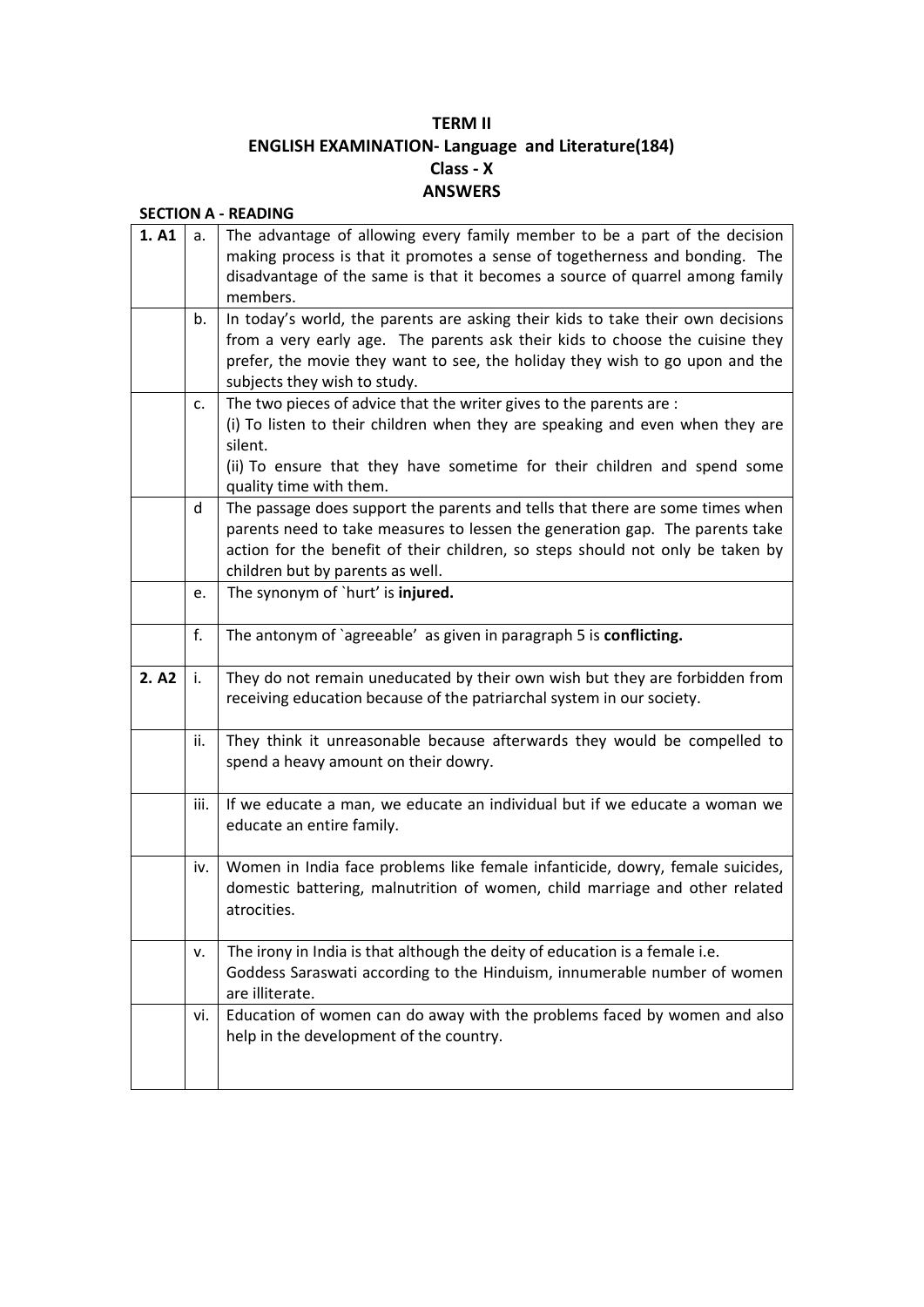## **SECTION B - WRITING AND GRAMMAR**

| 3. | a. | Gita Public School                                                                                                                                                                                                                                                                                                                                                                                                                                                                                                                                                                                                                                 |
|----|----|----------------------------------------------------------------------------------------------------------------------------------------------------------------------------------------------------------------------------------------------------------------------------------------------------------------------------------------------------------------------------------------------------------------------------------------------------------------------------------------------------------------------------------------------------------------------------------------------------------------------------------------------------|
|    |    | Baradari                                                                                                                                                                                                                                                                                                                                                                                                                                                                                                                                                                                                                                           |
|    |    | Jalandhar                                                                                                                                                                                                                                                                                                                                                                                                                                                                                                                                                                                                                                          |
|    |    | 1st March 20XX                                                                                                                                                                                                                                                                                                                                                                                                                                                                                                                                                                                                                                     |
|    |    | The Manager                                                                                                                                                                                                                                                                                                                                                                                                                                                                                                                                                                                                                                        |
|    |    | Green with Us                                                                                                                                                                                                                                                                                                                                                                                                                                                                                                                                                                                                                                      |
|    |    | Chandigarh                                                                                                                                                                                                                                                                                                                                                                                                                                                                                                                                                                                                                                         |
|    |    |                                                                                                                                                                                                                                                                                                                                                                                                                                                                                                                                                                                                                                                    |
|    |    | Subject: Enquiry about landscaping services                                                                                                                                                                                                                                                                                                                                                                                                                                                                                                                                                                                                        |
|    |    | Dear Sir/Madam                                                                                                                                                                                                                                                                                                                                                                                                                                                                                                                                                                                                                                     |
|    |    | This is with reference to your advertisement in the Tribune, dated 25th February                                                                                                                                                                                                                                                                                                                                                                                                                                                                                                                                                                   |
|    |    | 20XX. We are quite impressed by your services and products. We are a reputed<br>school and are interested in employing your services.                                                                                                                                                                                                                                                                                                                                                                                                                                                                                                              |
|    |    | We want to build a mini golf course and are also looking to have greenhouses to<br>develop eco-friendly values in students. Will you be able to take on the contract<br>and provide outstation services? Would it be possible to complete everything<br>within three months? Do you have your own designers or should we provided the<br>same? Kindly let us know if you use environment-friendly material.                                                                                                                                                                                                                                        |
|    |    | Also let us know your charges and other unique and student-friendly products that<br>you may have. We would also like to know if your company gives additional<br>discounts to educational institutions. Kindly share the details on the school's mail<br>at the earliest.                                                                                                                                                                                                                                                                                                                                                                         |
|    |    | Yours sincerely,<br>Manjula Raman<br>Prinicipal                                                                                                                                                                                                                                                                                                                                                                                                                                                                                                                                                                                                    |
|    | b. |                                                                                                                                                                                                                                                                                                                                                                                                                                                                                                                                                                                                                                                    |
|    |    | The given table suggests the internet activities of seven age groups ranging from<br>teens to those in their seventies for six different kinds of activities. The table<br>shows that the younger generation is more interested in online games and news,<br>while the older generation spends time on the internet to research and buy<br>products.                                                                                                                                                                                                                                                                                               |
|    |    | It is evident from the table that teens mainly use the internet for games (as high as<br>81%), news and downloads and are interested in searching for people or friends or<br>doing any product research. The middle-age group (people in 20s to 60s) is highly<br>interested in getting news, doing product research and buying products, the<br>percentage ranging from 70-80%. The internet activity which gets the least time is<br>searching for people. All the age groups spend less than 30% of their internet time<br>on the same. The amount of time spent on downloads decreases with age and<br>gets as low as 6% (for people in 70s). |
|    |    | Overall, the table suggests that teenagers are most likely to spend time playing<br>games and doing downloads. On the other side, older people are interested in<br>researching and buying products. People spend the least amount of time<br>searching for other people online.                                                                                                                                                                                                                                                                                                                                                                   |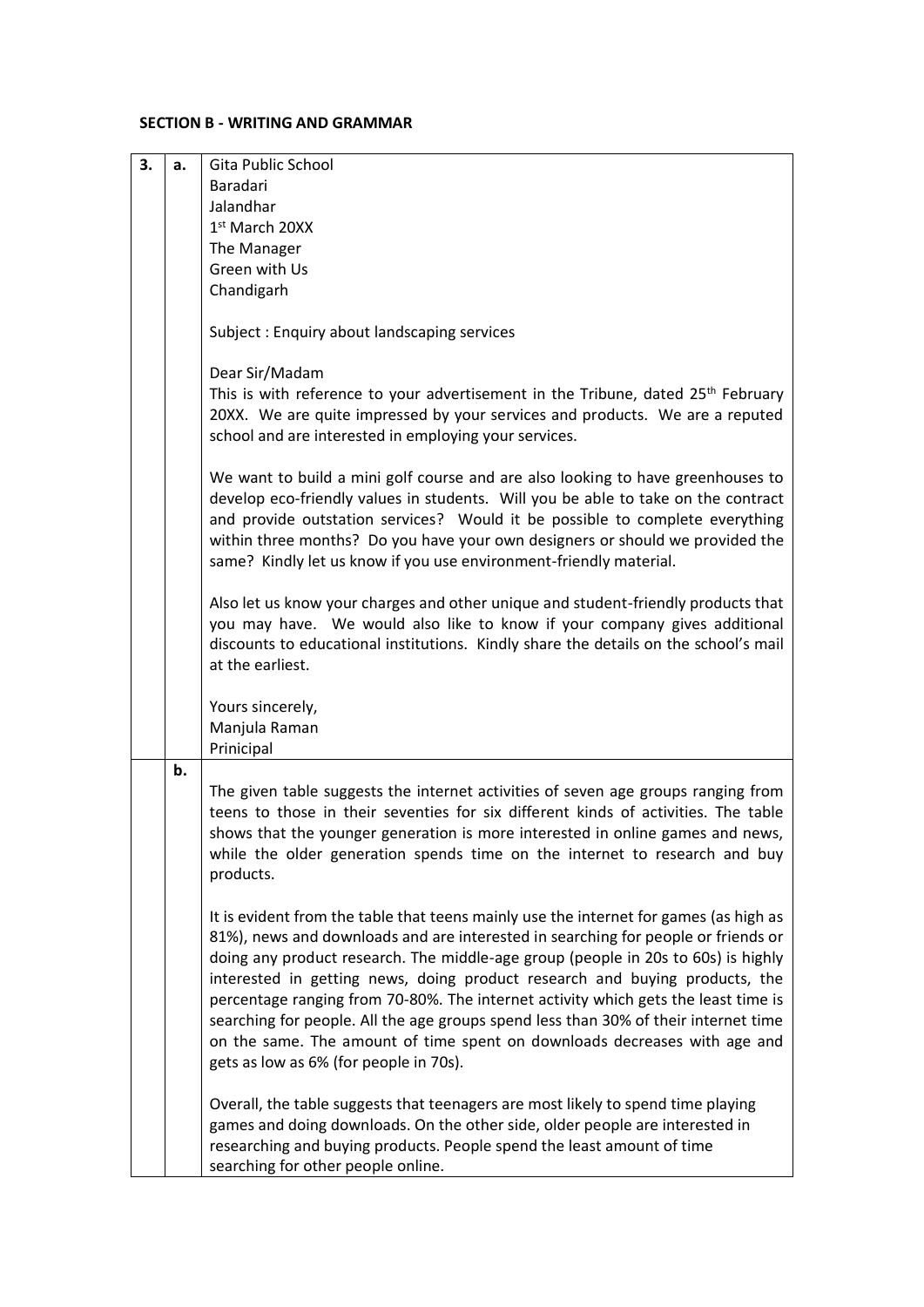| 4. |                                                                  | Error    | Correction |
|----|------------------------------------------------------------------|----------|------------|
|    | Sachin Tendulkar is a best cricketer                             | e.g. a   | the        |
|    | In India. He has play for more than                              | (a) play | played     |
|    | 20 years on the country. He retired                              | $(b)$ on | for        |
|    | from the games last year. He is know                             | (c) know | known      |
|    | for his skill in batting or fielding.                            |          |            |
| 5. | Patient: Thank You Doctor. How often should I take the medicine? |          |            |
|    | Doctor: Just take a pill about 30 minutes before going to bed.   |          |            |

## **SECTION C- LITERATURE**

| 6. | i.   | The title of the poem `Amanda!' has an exclamation mark in it to emphasize the<br>frustration that the mother of this school-going girl named Amanda is inflicting<br>upon her. The poet has used this exclamation mark with Amanda's name<br>throughout the poem just to make reader's feel that Amanda's mother called out<br>her name angrily.                                                                                                                                                                                  |
|----|------|------------------------------------------------------------------------------------------------------------------------------------------------------------------------------------------------------------------------------------------------------------------------------------------------------------------------------------------------------------------------------------------------------------------------------------------------------------------------------------------------------------------------------------|
|    | ii.  | The `pretty disrespectful treatment' was the way Lutkin's mother challenged the<br>hack driver and the narrator with a rod in her hand. Holding the rod, she had said<br>that the lawyer might search the house but only if he did not mind getting burnt<br>first. Frightened, they had searched the house, but were still unable to find<br>Lutkins there.                                                                                                                                                                       |
|    | iii. | Valli was a keen observer as well as a meticulous planner. She had collected all<br>the useful information by observing the passengers everyday and by making<br>discreet inquiries about the timings, duration and fare for the ride. She saved<br>every penny to finance her trips and finally accomplished it by the efficient<br>execution of her plans.                                                                                                                                                                       |
|    | iv.  | Lomov was an unmarried man in his mid-thirties. He couldn't get a bride of his<br>choice but looking at his advancing age and several ailments that he had, he<br>decided to compromise by proposing to Natalya for marriage. Natalya was<br>Chubukov's daughter and Lomov's immediate neighbour. Both the families never<br>got along well. Even after that Lomov thought Natalya to be fairly good-looking<br>well-educated and a great housekeeper. So, Lomov visited Chubukov's home<br>with a proposal to marry his daughter. |
|    | v.   | The poem draws a contrast between humans and animals. With the passage of<br>time, humans have forgotten all those good qualities that they possessed and<br>have become uncivilized beasts who are extremely jealous, greedy, egoistic<br>hypocrite, lusty and discontent. However, the animals have been successful to<br>carry the similar virtues that they had in them from the beginning of the world.                                                                                                                       |
|    | vi.  | Bholi was a neglected child in the family. Due to her deep black pock marks,<br>speech and lack of sense, she was considered backward and a<br>impaired<br>But due to her teacher's<br>encouragement and sympathetic<br>simpleton.<br>treatment, she became a bold girl. Later, she even had the courage to reject her<br>marriage as she did not want a husband who disrespected her father.                                                                                                                                      |
|    | vii. | A parent should always be a companion to a child. Ebright's mother was not only<br>his moral support but also his learning partner. She encouraged Ebright to study<br>new aspects of science and for that, she bought him many books.                                                                                                                                                                                                                                                                                             |